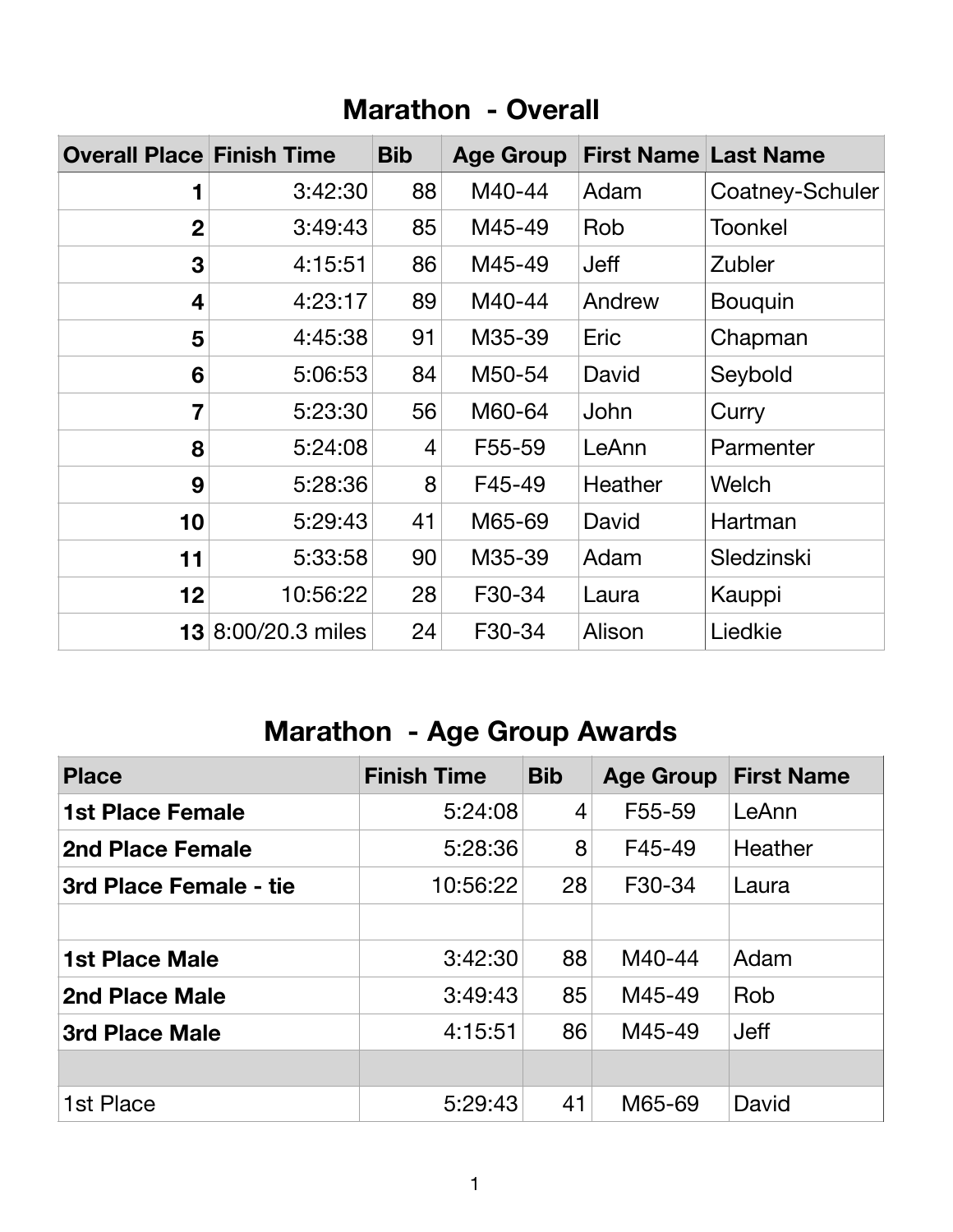| 1st Place | 5:23:30 | 56 | M60-64 | John        |
|-----------|---------|----|--------|-------------|
|           |         |    |        |             |
| 1st Place | 5:06:53 | 84 | M50-54 | David       |
|           |         |    |        |             |
| 1st Place | 4:23:17 | 89 | M40-44 | Andrew      |
|           |         |    |        |             |
| 1st Place | 4:45:38 | 91 | M35-39 | <b>Eric</b> |
| 2nd Place | 5:33:58 | 90 | M35-39 | Adam        |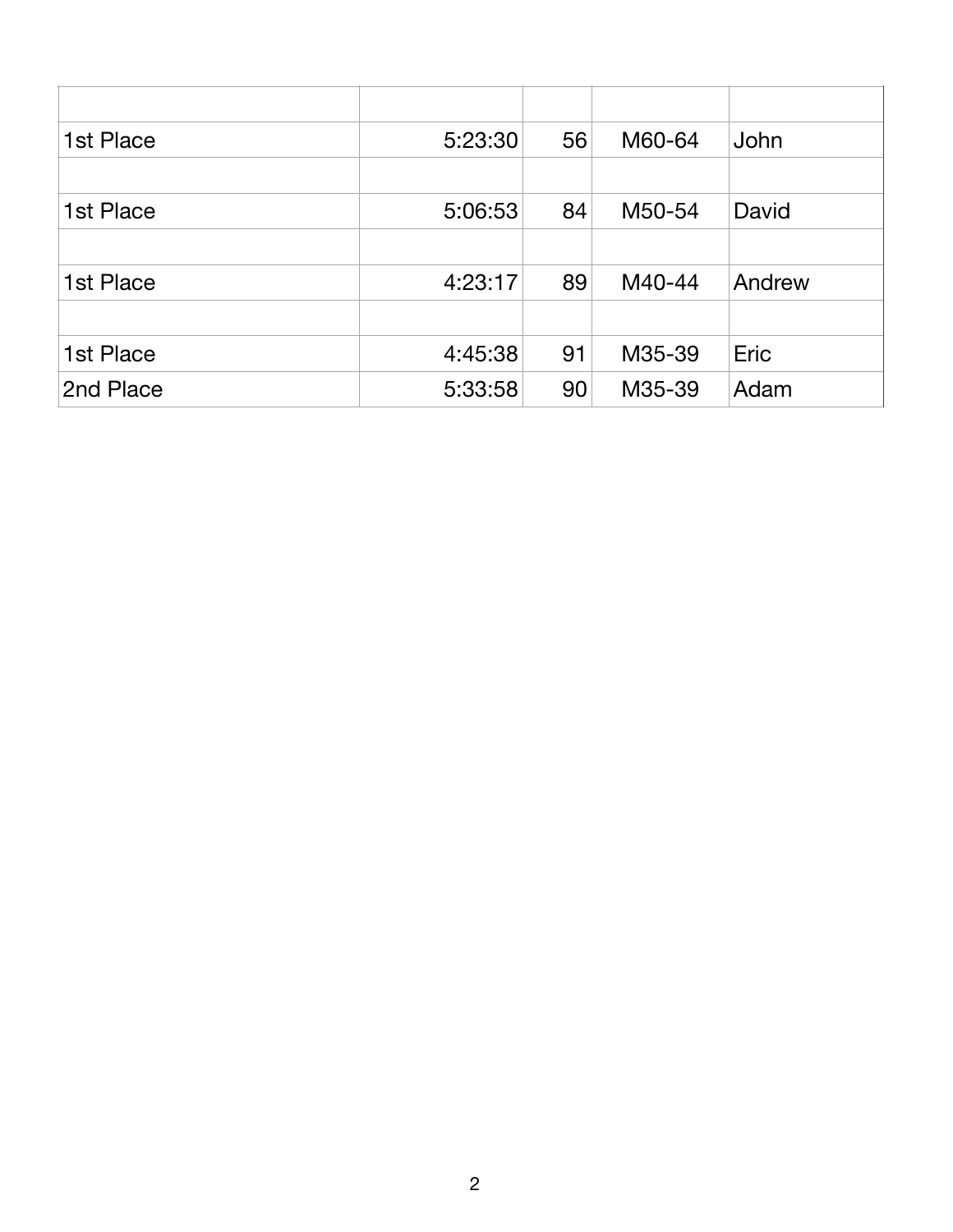| <b>City</b>         | <b>State</b> |
|---------------------|--------------|
| Dayton              | ΟH           |
| Elmira              | NΥ           |
| Buffalo             | NΥ           |
| <b>Silver Creek</b> | NΥ           |
| Colden              | NΥ           |
| Lewisburg           | PA           |
| Brockport           | NΥ           |
| North East          | PA           |
| Lake City           | PA           |
| Pittsburgh          | PА           |
| Buffalo             | NY           |
| Buffalo             | NΥ           |
| Alexandria          | VА           |

| <b>Last Name</b>       | <b>City</b>       | <b>State</b> |
|------------------------|-------------------|--------------|
| Parmenter              | <b>North East</b> | <b>PA</b>    |
| Welch                  | <b>Lake City</b>  | <b>PA</b>    |
| Kauppi                 | <b>Buffalo</b>    | <b>NY</b>    |
|                        |                   |              |
| <b>Coatney-Schuler</b> | Dayton            | ΟH           |
| <b>Toonkel</b>         | Elmira            | <b>NY</b>    |
| Zubler                 | <b>Buffalo</b>    | <b>NY</b>    |
|                        |                   |              |
| Hartman                | Pittsburgh        | PА           |